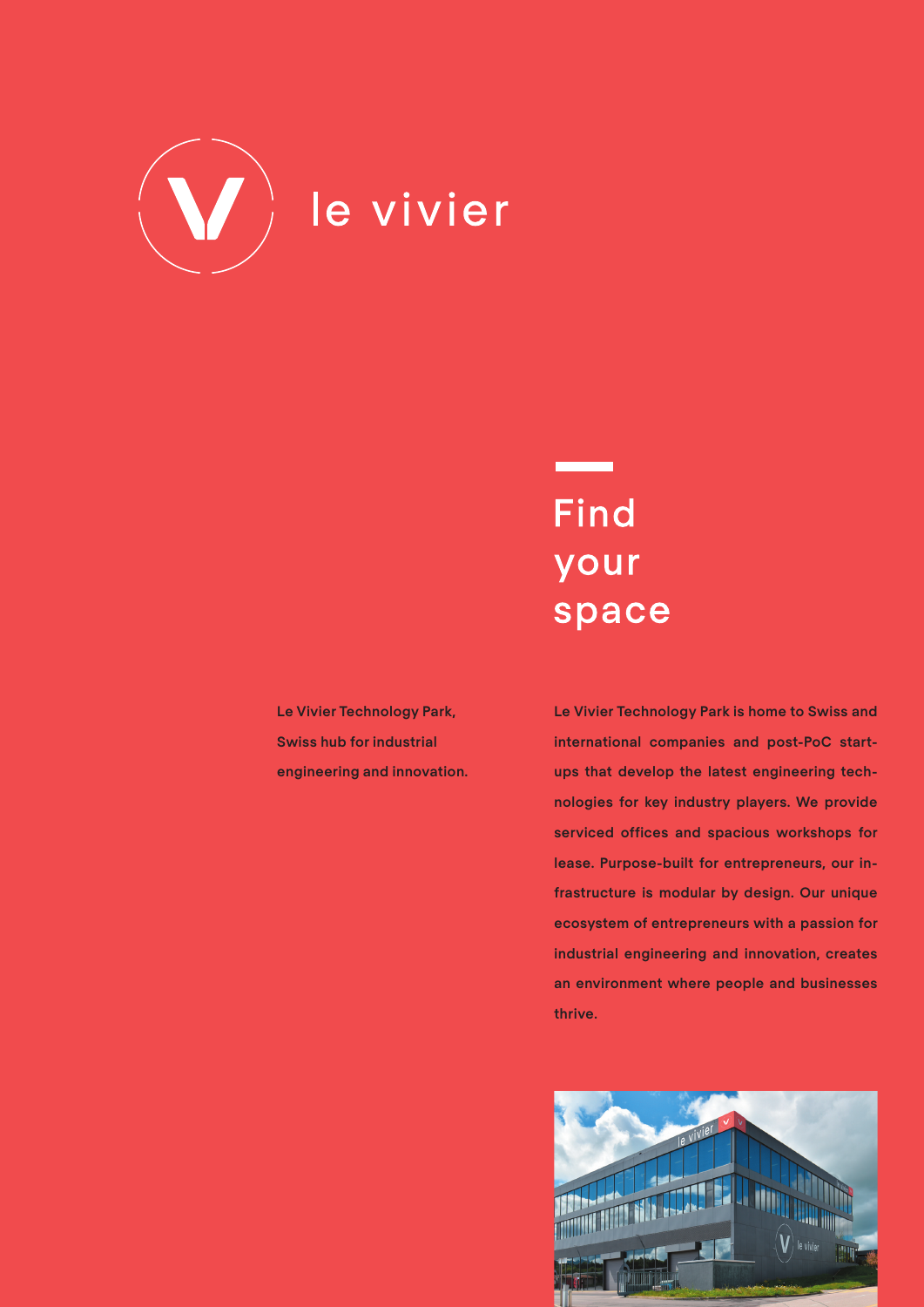

## **Infrastructure**

| <b>Individual</b><br><b>offices</b> | Level<br><b>Surfaces</b><br>Ceiling height<br>Load capacity<br>Equipment  | Ground floor<br>from 16 to 40 $m2$<br>2.9 <sub>m</sub><br>$5$ kN/ $m2$<br>Direct/indirect lighting<br>Furnishing according to availability                                                                                                                                                                                                |  |
|-------------------------------------|---------------------------------------------------------------------------|-------------------------------------------------------------------------------------------------------------------------------------------------------------------------------------------------------------------------------------------------------------------------------------------------------------------------------------------|--|
| <b>Open space</b><br><b>offices</b> | Level<br><b>Surfaces</b><br>Ceiling height<br>Load capacity<br>Equipment  | 2nd floor<br>from 340 to 700 $m2$<br>3.5 <sub>m</sub><br>$5$ kN/ $m2$<br>Direct/indirect lighting<br>Alcoves for small meetings                                                                                                                                                                                                           |  |
| Lightweight<br>workshops            | Level<br><b>Surfaces</b><br>Ceiling height<br>Load capacity<br>Equipement | 1st floor<br>from 400 to 830 $m2$<br>4.20 m under load bearing elements<br>$8$ kN/m <sup>2</sup><br>160A power rail                                                                                                                                                                                                                       |  |
| <b>Heavyweight</b><br>workshops     | Level<br><b>Surfaces</b><br>Ceiling height<br>Load capacity<br>Equipement | Lower ground floor<br>Direct access for 40-ton trucks<br>from 400 to 880 m <sup>2</sup><br>7.10 m under load bearing elements<br>5.40 m under hook<br>10 kN/m <sup>2</sup> + accessibilité aux 40 tonnes<br>Slip-resistant flooring<br>160A power rail<br>Overhead crane 5t (in certain workshops)<br>Section doors for easy truck access |  |
| <b>All offices and</b><br>workshops | Equipment                                                                 | Air cooling system<br><b>Computer cabling</b><br>Large windows<br><b>Smoke detectors</b>                                                                                                                                                                                                                                                  |  |